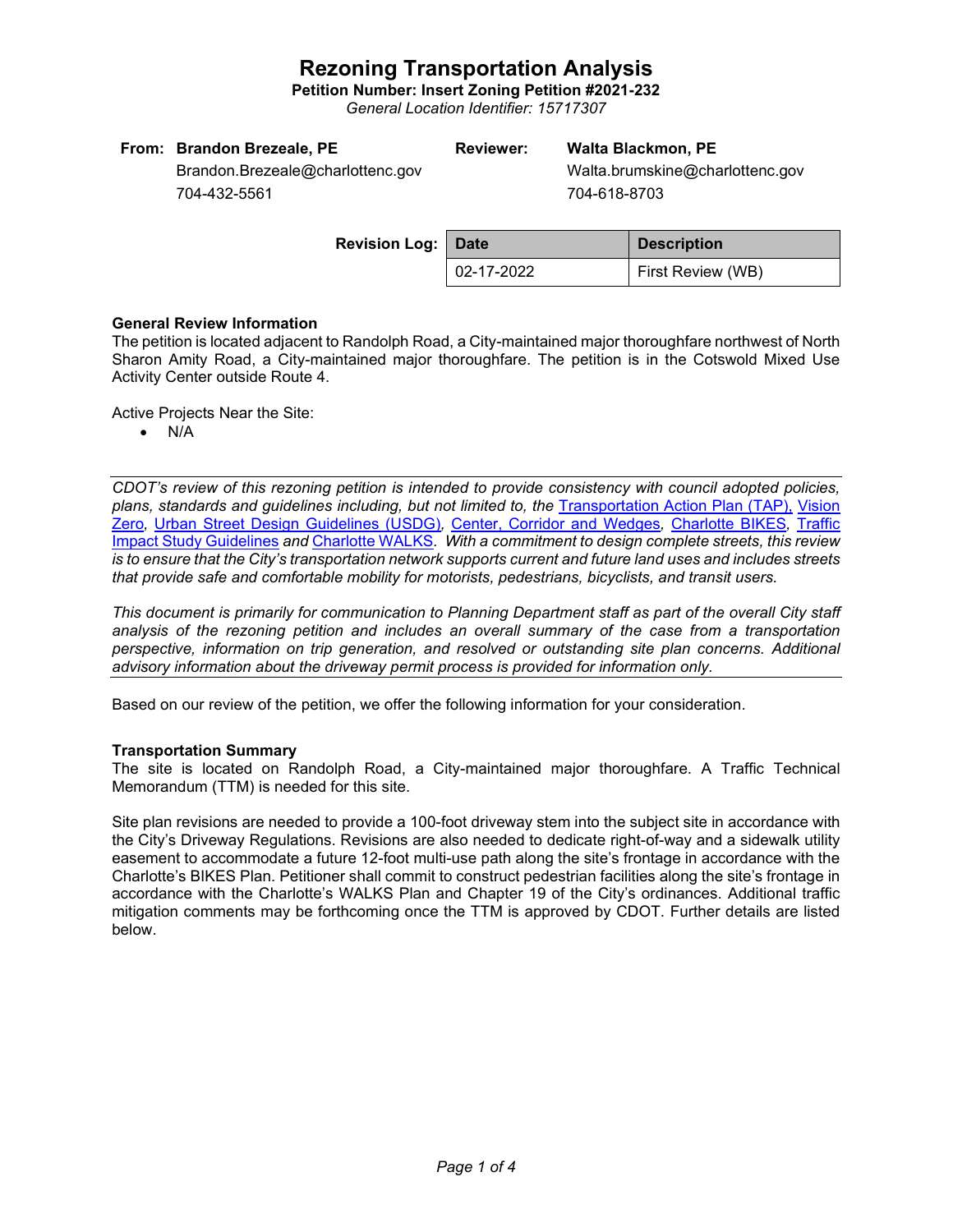# **Rezoning Transportation Analysis**

**Petition Number: Insert Zoning Petition #2021-232**

*General Location Identifier: 15717307*

# **Trip Generation**

| <b>Scenario</b>                           | <b>Land Use</b>                             | <b>Intensity</b> | <b>Trip Generation</b><br>(vehicle)<br>trips/day) | <b>Source</b>                            |
|-------------------------------------------|---------------------------------------------|------------------|---------------------------------------------------|------------------------------------------|
| <b>Existing Use</b>                       | Fast Food w/Drive Thru                      | 4.194 SF         | 1.980                                             | <b>Tax Record</b>                        |
| Entitlement with<br><b>Current Zoning</b> | Fast Food w/Drive Thru<br>(B-1, 0.88 acres) | 4,194 SF         | 1,980                                             | <b>General Guidance</b><br>from Planning |
| Proposed Zoning                           | Fast Food w/Drive Thru<br>(B-2, 0.88 acres) | 4,194 SF         | 1,980                                             | Site Plan: 08-30-21                      |

# **Provide comments to the specified comments below.**

# **Outstanding Issues Strikethrough = Resolved**

# 1. **Traffic Study:**

A Traffic Technical Memorandum (TTM) is necessary to include a queueing analysis for the complete review of this petition due to the site being along a high injury network area, within a high congestion location, and for ingress/egress concerns that are triggered by the proposed site configuration.

- 2. Revise site plan and conditional notes to commit to dedicate 50 feet of right-of-way from the Randolph Road centerline. The site plan shall label and dimension the right-of-way from the road centerline.
- 3. Revise site plan and conditional notes to commit to construct an 8-foot sidewalk with an 8-foot planting strip on Randolph Road per Chapter 19. The site plan shall label and dimension both items from the back of curb and gutter.
- 4. Revise site plan to provide a minimum of a 100-foot driveway stem, measured from the back of the driveway apron, into the subject site in accordance with the City's Driveway Regulations.
- 5. Revise site plan and conditional notes to provide an SUE (sidewalk utility easement) located 6-feet behind the propose 8-foot sidewalk to accommodate the installation of a future 12-foot multi-use path to meet the Charlotte BIKES Policy.
- 6. Revise site plan and conditional notes to commit to the complete removal of the existing driveway and proposed bollards.

| Š                                                   | н<br>F2F<br>흄                                                                                                                                                                                         |
|-----------------------------------------------------|-------------------------------------------------------------------------------------------------------------------------------------------------------------------------------------------------------|
| o                                                   | FRACT CANCER IT<br>VENU<br>Œ.<br>FUTURY RECUBED SETENCY UNE-<br><b>解</b><br><b>Remove Exst</b><br>DRAINAGE 3<br>TLINE 20" EXISTING SETBACK LINE FLUME.<br>TLINE 20" EXISTING SETBACK LINE FLUME.<br>₫ |
| $+6.00$<br>$12.00 -$<br><b>A'TNO</b><br><b>CHAT</b> | Boldeway and Prop.<br>Reported Bolderds<br>8 FT PLANTING MARGE®<br>PROBOGED R/W<br>$735 - 7$<br>×                                                                                                     |
| <b>Contract</b><br>$\mathcal{L}_{\mathcal{L}}$      | R=1789.43 <sup>*</sup><br>734 G4 - 1=492.98<br><b>Soldier</b><br>′≌<br><b>EXISTING R/W</b><br><b>MSTALL SOLUTION</b><br><b>JER 1/2</b><br>GEBAT (BENT)<br>192.89                                      |
|                                                     | 8<br>8<br>8 FT MIN. PLANTING YARD<br>PORTION OF-EXISTING<br><b>EXISTING</b><br>PROPOSED ADA<br><b>EXISTING STREET</b>                                                                                 |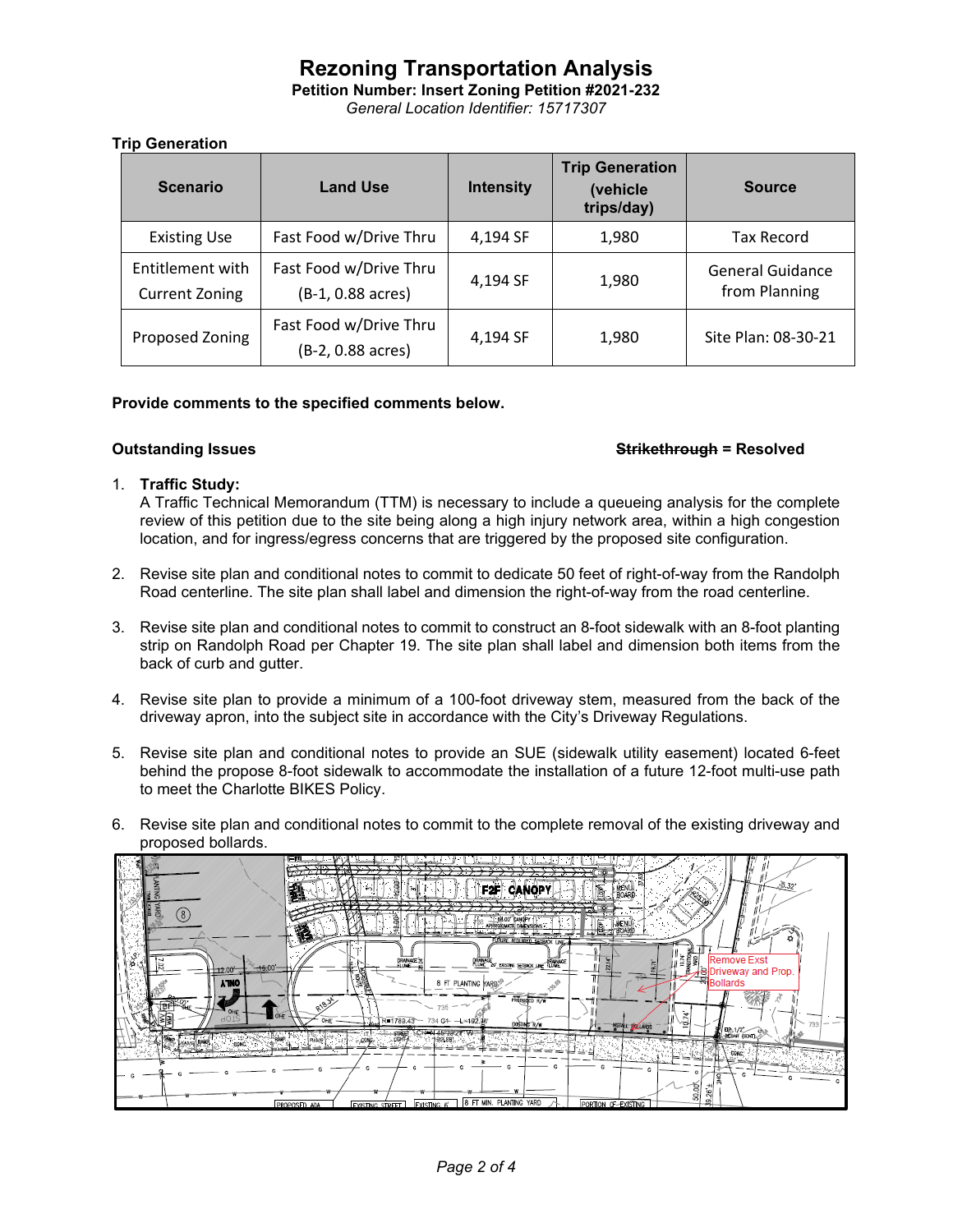# **Rezoning Transportation Analysis Petition Number: Insert Zoning Petition #2021-232** *General Location Identifier: 15717307*

7. Revise site plan and conditional notes to extend the existing concrete median on Randolph Road to a 50-feet offset from the driveway's curb return.



- 8. Add a site plan note(s) specifying dedication and fee simple conveyance of all rights-of-way to the City before the site's first building certificate of occupancy is issued as needed. CDOT requests rights-ofway set at 2' behind back of sidewalk where feasible.
- 9. Add a site plan note specifying that all transportation improvements will be approved and constructed before the site's first building certificate of occupancy is issued as needed. The petitioner may phase transportation improvements if said improvements and phasing are explicitly described in site plan notes.

# **Advisory Information**

The following are requirements of the developer that must be satisfied prior to driveway permit approval. These requirements shall be reflected on the rezoning plan, as appropriate.

- 1. CDOT has the authority to regulate/approve all private street/driveway and public street connections to the right-of-way of a street under the regulatory jurisdiction of the City of Charlotte, per the City of Charlotte's Driveway Regulations.
- 2. Adequate sight triangles must be reserved at the existing/proposed street entrance(s). Two 50' x 50' sight triangles (and two 10' x 70' sight triangles on NCDOT-maintained streets) are required for the entrance(s) to meet requirements. All proposed trees, berms, walls, fences, and/or identification signs shall not interfere with sight distance at the entrance(s) and shall be identified on the site plan.
- 3. The proposed driveway connection(s) to public streets will require a driveway permit(s) to be submitted to CDOT (and NCDOT on NCDOT-maintained streets) for review and approval. The exact driveway location(s) and type/width of the driveway(s) will be determined by CDOT during the driveway permit process. The locations of the driveway(s) shown on the site plan are subject to change in order to align with driveway(s) on the opposite side of the street and comply with City Driveway Regulations and the City Tree Ordinance.
- 4. All proposed commercial driveway connections to a future public street will require a driveway permit submitted to CDOT for review and approval.